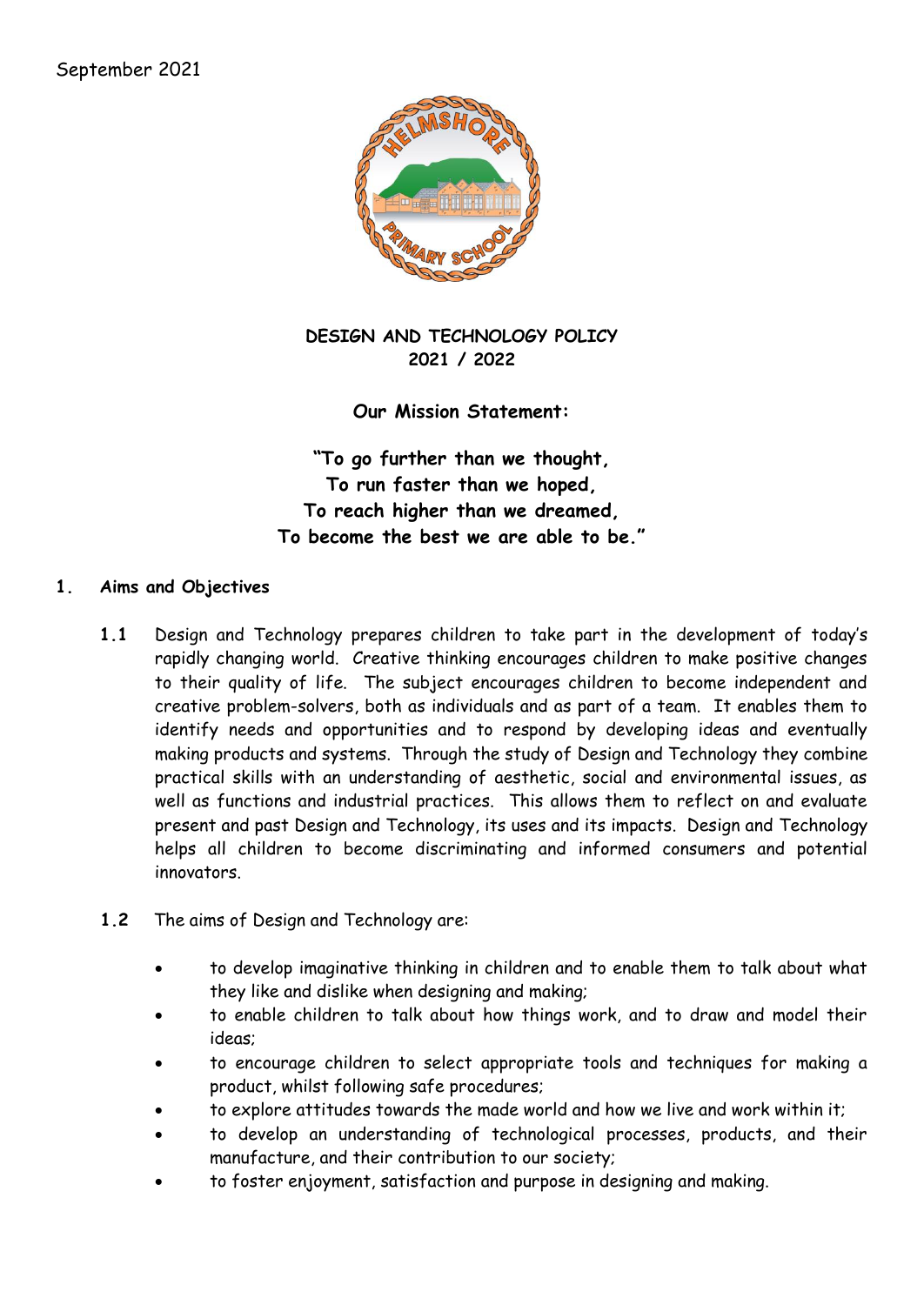# **2. Teaching and Learning Style**

- **2.1** The school uses a variety of teaching and learning styles in Design and Technology lessons. The principal aim is to develop children's knowledge, skills and understanding in design and technology. Teachers ensure that the children apply their knowledge and understanding when developing ideas, planning and making products and then evaluating them. We do this through a mixture of whole-class teaching and individual/group activities. Within lessons, we give children the opportunity both to work on their own and to collaborate with others, listening to other children's ideas and treating these with respect. Children critically evaluate existing products, their own work and that of others. They have the opportunity to use a wide range of materials and resources, including computing.
- **2.2** In all classes there are children of differing ability. We recognise this fact and provide suitable learning opportunities for all children by matching the challenge of the task to the ability of the child. We achieve this through a range of strategies:
	- setting common tasks that are open-ended and can have a variety of results;
	- setting tasks of increasing difficulty where not all children complete all tasks;
	- grouping children by ability and setting different tasks for each group;
	- providing a range of challenges through the provision of different resources;
	- utilising additional adults to support the work of individual children or small groups.

#### **3. Design and Technology Curriculum Planning**

- **3.1** Design and Technology is a foundation subject in the National Curriculum. Our school is following The Lancashire Curriculum in line with the New Curriculum of 2014 and also the QCA scheme of work as required for DT coverage skills requirements. We had previously adapted the QCA scheme to the local circumstances of our school in that we use the local environment as the starting point for certain aspects of our work.
- **3.2** We carry out the curriculum planning in design and technology in three phases: long-term, medium-term and short-term. The long-term plan maps out the units covered in each term during the key stage. The Design and Technology co-ordinator works this out in conjunction with teaching colleagues in each year group.
- **3.3** Our medium-term plans, which we have adopted and adapted from the national scheme, give details of each unit of work for each term. They identify learning objectives and outcomes for each unit, resources required and risk assessments and ensure an appropriate balance and distribution of work across each term, year group and Key Stage. They are adapted as necessary by the year group teachers according to circumstance.
- **3.4** Class teachers complete a plan for each Design and Technology lesson. These list the specific learning objectives for each lesson and detail how the lessons are to be taught. The class teacher keeps these individual plans, and the class teacher and co-ordinator will discuss them on an informal basis.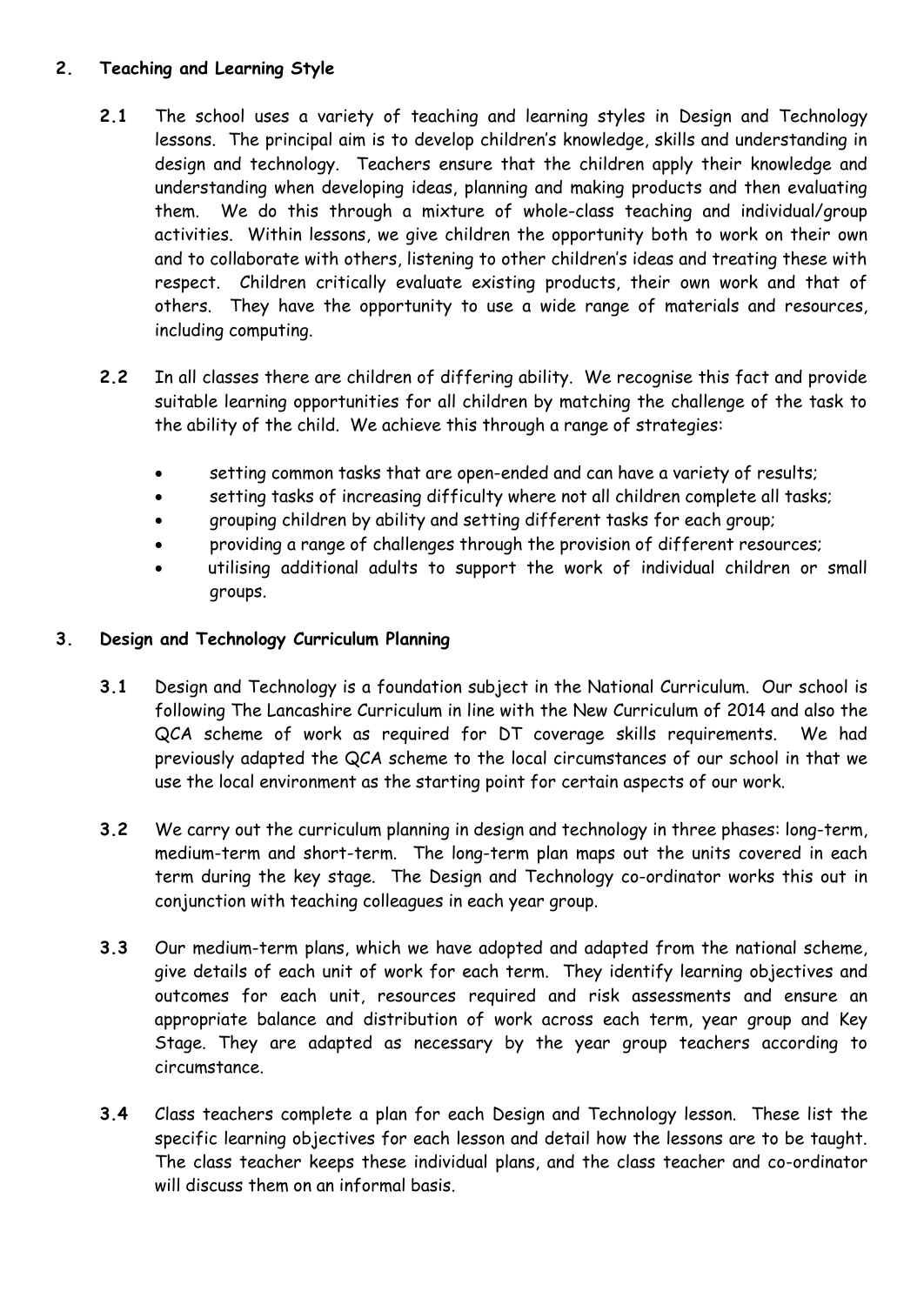**3.5** We plan the activities in Design and Technology so that they build upon the prior learning of the children. We give children of all abilities the opportunity to develop their skills, knowledge and understanding and we also build planned progression into the scheme of work, so that the children are increasingly challenged as they move through the school.

# **4. The Early Years Foundation Stage**

- **4.1** We encourage the development of skills, knowledge and understanding that help Reception children make sense of their world as an integral part of the school's work. As the Reception classes are part of the Early Years Foundation Stage we relate the development of the children's Knowledge and Understanding of the World to the objectives set out in the Early Learning Goals. These underpin the curriculum planning for children aged three to five. This learning forms the foundations for later work in Design and Technology. These early experiences include asking questions about how things work, investigating and using a variety of construction kits, materials, tools and products, developing making skills and handling appropriate tools and construction material safely and with increasing control.
- **4.2** We provide a range of experiences that encourage exploration, observation, problem solving, critical thinking and discussion. These activities, indoors and outdoors, attract the children's interest and curiosity.

# **5. Contribution of Design and Technology to Teaching in Other Curriculum Areas**

# **5.1 English**

Design and Technology contributes to the teaching of English in our school by providing valuable opportunities to reinforce what the children have been doing during their English lessons. Discussion, drama and role-play are important ways that we now employ for the children to develop an understanding that people have different views about Design and Technology. The children explain their designs orally or on paper and later, the evaluation of their products require children to articulate their ideas and to compare and contrast their views with those of other people. Through discussion children learn to justify their own views and clarify their design ideas.

#### **5.2 Mathematics**

Many of the Design and Technology units provide the opportunity to use their mathematical skills in real-life situations and contexts. The main areas of mathematics covered in these units are:-

- real-life problems
- measure
- shape and space
- handling data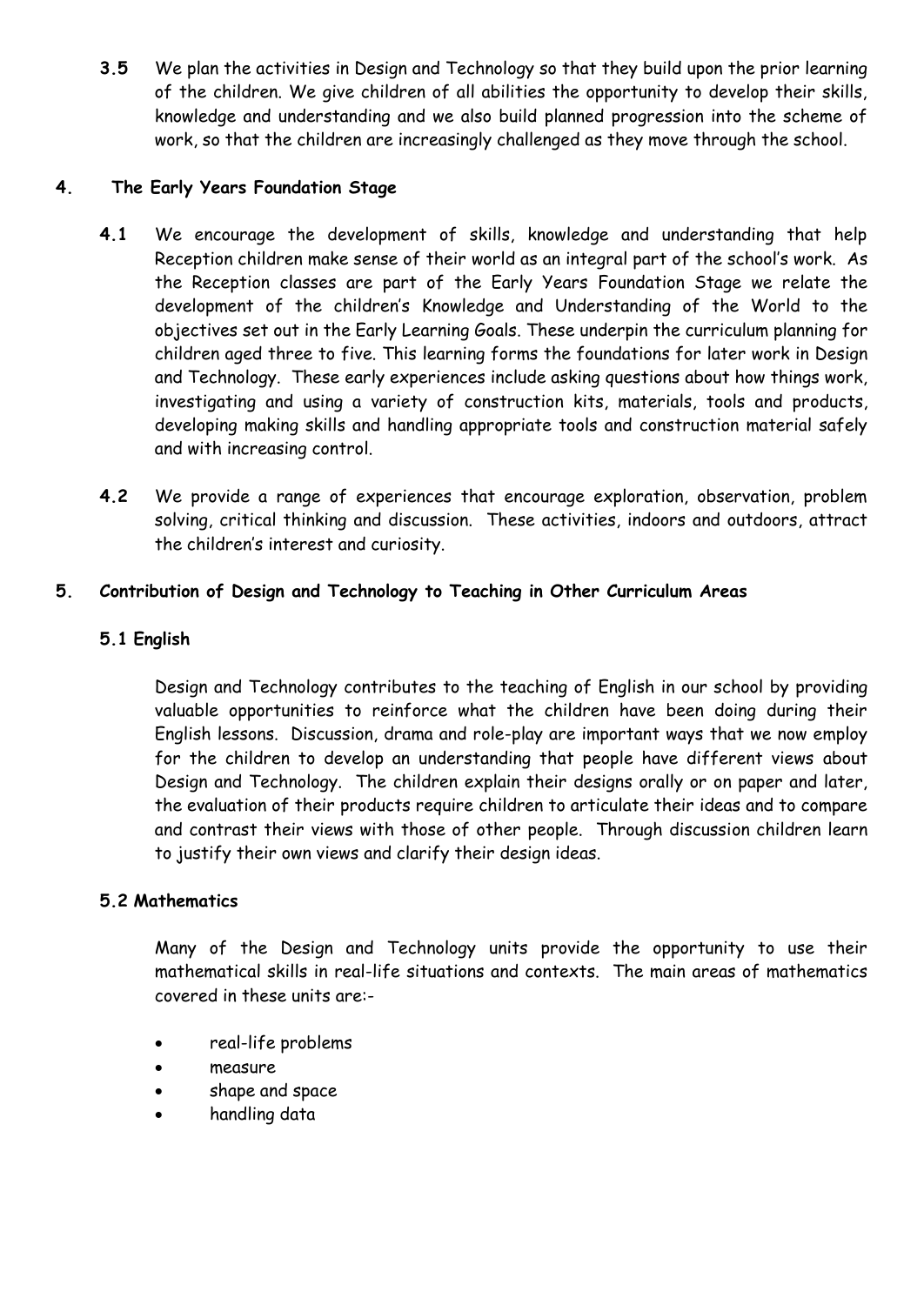# **5.3 Science**

Many units provide opportunities for children to use and develop scientific knowledge and understanding. There are opportunities for pupils to use their knowledge and understanding through:

- working with a range of materials, eg: a range of fabrics and a range of different types of paper and card.
- working with electrical circuits and switches.
- working with food products related to healthy eating.

# **5.4 Computing**

We use Computing to support Design and Technology teaching when appropriate. Children use software to enhance their skills in designing and making, and use draw-andpaint programs to model ideas and make repeating patterns. They use the internet to source a range of information and gain access to images of people, technological images and environments. The children also use Computing to collect information and to present their designs through draw-and-paint programs.

# **5.5 Art and Design**

Many units provide opportunities for pupils to use and develop creative skills, knowledge and understanding. Opportunities exist for pupils to use their creative knowledge, skills and understanding through:

- the use of pattern, texture and colour.
- experimenting with visual elements such as pattern and shape.
- investigation of products from a range of cultures
- safe use of materials and tools.

# **5.6 Personal, Social and Health Education (PSHE) and Citizenship**

Design and Technology contributes to the teaching of personal, social and health education and citizenship. We encourage the children to develop a sense of responsibility in following safe procedures when making things. They also learn about health and healthy diets. Their work encourages them to be responsible and to set targets to meet deadlines, and they also learn through their understanding of personal hygiene, how to prevent disease from spreading when working with food.

# **5.7 Spiritual, Moral, Social and Cultural Development**

The teaching of Design and Technology offers opportunities to support the social development of our children through the way we expect them to work with each other in lessons. Our groupings allow children to work together, and give them the chance to discuss their ideas and feelings about their own work and the work of others. Through their collaborative and co-operative work across a range of activities and experiences inn Design and Technology, the children develop respect for the abilities of other children and a better understanding of themselves. They also develop a respect for the environment, for their own health and safety and for that of others. They develop their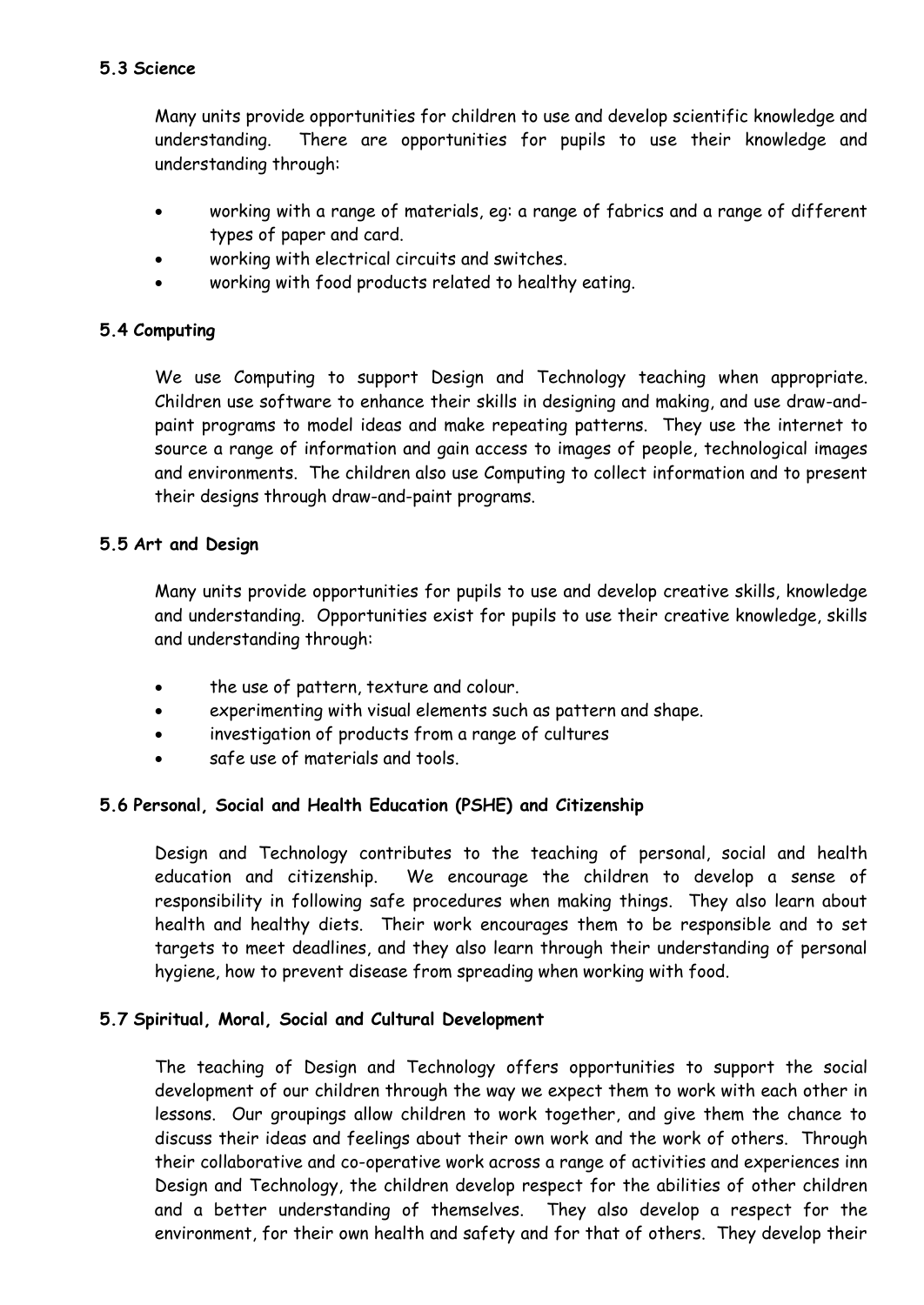cultural awareness and understanding, including the contribution that people from other cultures have made to the design and technology industry. They learn to appreciate the value of differences and similarities. A variety of experiences teaches them to appreciate that all people are equally important, and that the needs of individuals are not the same as the needs of groups.

### **5.8 Equal opportunities**

Children, irrespective of ability, race, gender or sexual orientation, are given full access to the Design and Technology curriculum, in accordance with the requirements of recent relevant legislation.

#### **6. Teaching Design and Technology to Children with Special Needs**

**6.1** We teach Design and Technology to all children, with due regard to their ability. Design and Technology also forms part of our school curriculum policy to provide a broad and balanced education to all children. Teachers provide learning opportunities that are matched to the needs of children with learning difficulties. Work in design and technology takes into account the targets set for individual children in their Individual Education Plans (IEPs).

#### **7. Assessment and Recording**

- **7.1** Teachers assess children's work in Design and Technology by making assessments as they observe them working during lessons. Teachers collect examples of the children's' work and forward them to the coordinator for inclusion in the Design and Technology portfolio. This evidence may be paper-based or electronic.
- **7.2** The Design and Technology subject leader keeps evidence of the selection of children's work at different ability levels, forwarded by class teachers, in a portfolio. This demonstrates what the expected level of achievement is in Design and Technology throughout each year in the school. Teachers meet regularly to review individual evidence of children's work against the national exemplification material produced by the QCA and the  $DfEE$ .

#### **8. Resources**

**8.1** Our school has a wide range of resources to support the teaching of Design and Technology across the school. Classrooms have a range of basic resources, with the more specialised equipment being kept in the Design and Technology school store. Audits will be carried out regularly to monitor the resources, any shortfalls should be reported to the coordinator who will arrange for replenishment. This room is not accessible to children without adult supervision. The store and junior library contains a selection of Design and Technology books.